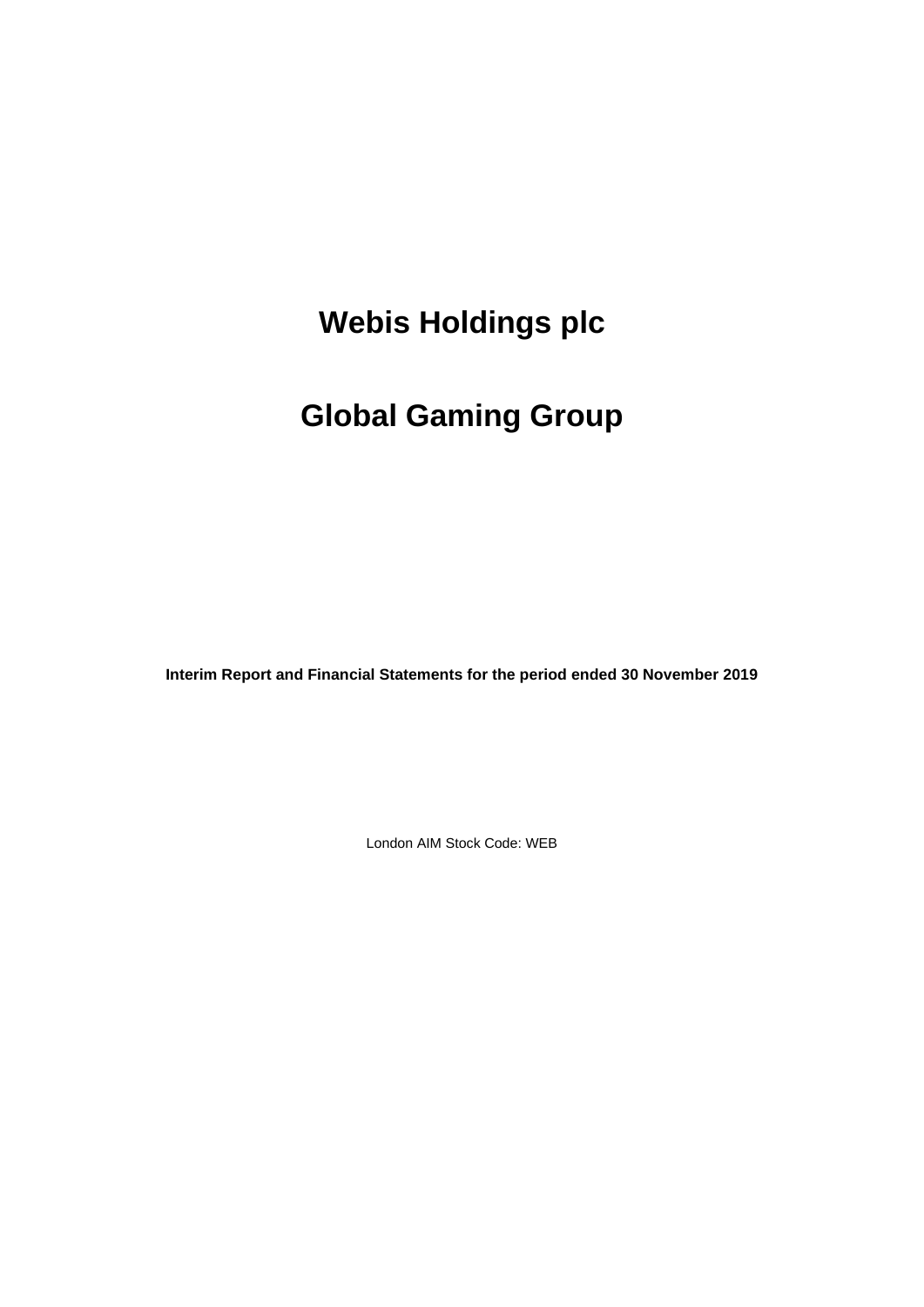### **Contents**

| Group at a Glance                                                | 2              |
|------------------------------------------------------------------|----------------|
| Chairman's Statement                                             | $3 - 5$        |
| Condensed Consolidated Statement of Comprehensive Income         | 6              |
| Condensed Consolidated Statement of Financial Position           | $\overline{7}$ |
| Condensed Consolidated Statement of Changes in Equity            | 8              |
| <b>Condensed Consolidated Statement of Cash Flows</b>            | 9              |
| Notes to the Condensed Consolidated Interim Financial Statements | $10 - 17$      |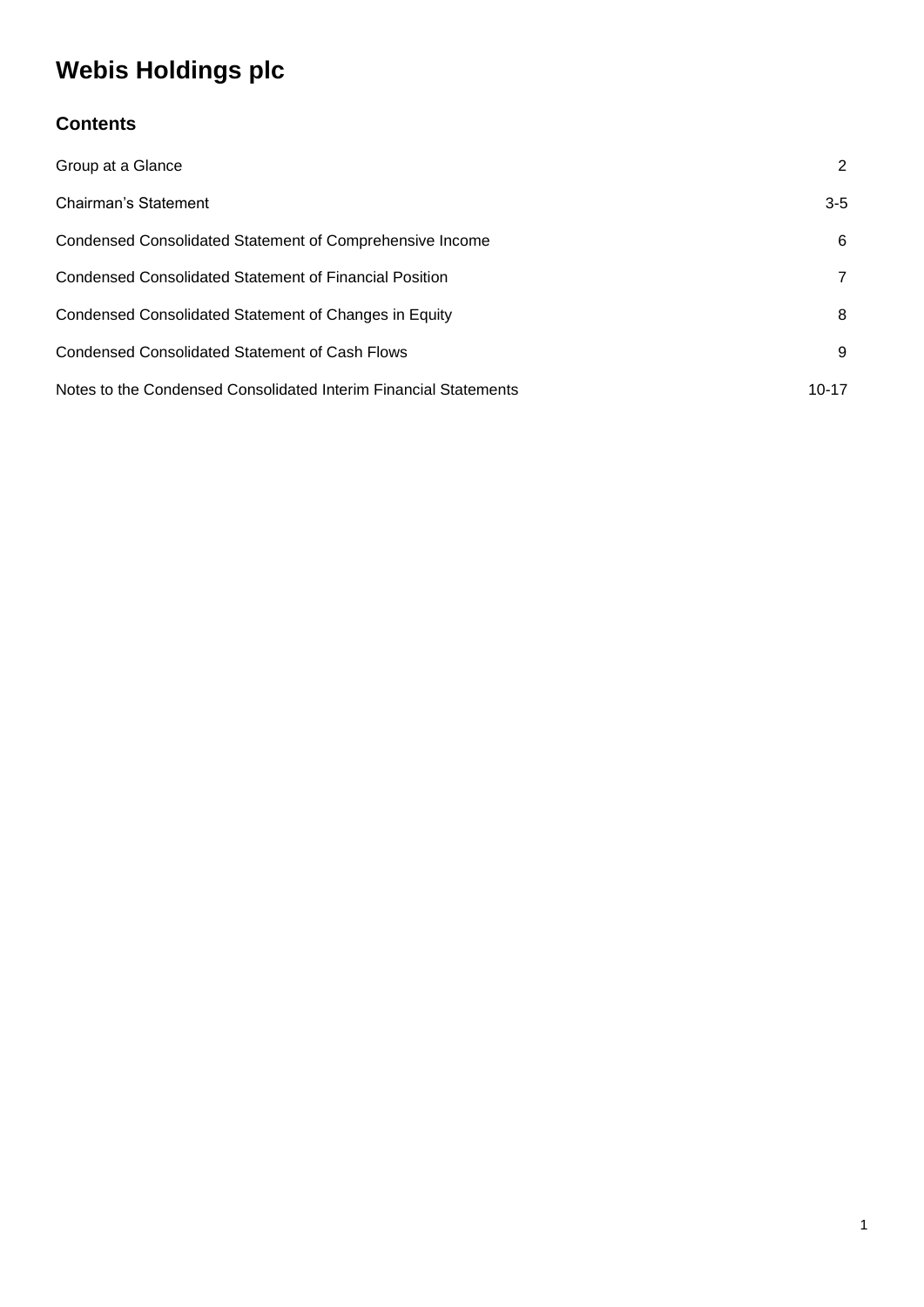### **Group at a Glance**

Webis Holdings plc (the "Group") operates two primary segments within its operational structure:

#### **WatchandWager.com Ltd and WatchandWager.com LLC – Advanced Deposit Wagering ("ADW")**

WatchandWager.com Ltd is regulated in the Isle of Man and operates a totalisator wagering hub through its United States Tote supplier, which enables it to conduct its ADW business by passing wagers directly into global racetrack betting pools in real time.

WatchandWager.com LLC has its operational base in Lexington, Kentucky, with its head office in Larkspur, California, and provides pari-mutuel wagering, or pool-betting, services through a number of distribution channels to a global client base. The company holds United States pari-mutuel licences for its ADW business in the USA, including a multi-jurisdictional licence issued by the States of North Dakota, and individual licences for the States of California, Maryland, Colorado, Minnesota, New York, Washington and Kentucky. The operation provides wagering opportunities predominantly on horse and greyhound racing and has contracted with a significant number of prestigious racetrack partners within the United States, Hong Kong, France, Canada, United Kingdom, Ireland and Australia amongst others. It provides wagering facilities to customers through its interactive website, *watchandwager.com*, as well as offering an international business-to-business wagering product and a telephone call centre.

#### **WatchandWager.com LLC - Cal Expo Harness Racetrack**

WatchandWager.com LLC also operates Cal Expo Harness Racetrack in Sacramento, California, under a licence issued by the California Horse Racing Board. This 'bricks and mortar' presence in the largest state economy in the USA continues to provide leverage for our related global pari-mutuel operations.

As part of the requirements for the Group's Isle of Man licence, client funds for the Isle of Man licensed companies are held in fully protected segregated client accounts within an Isle of Man regulated bank.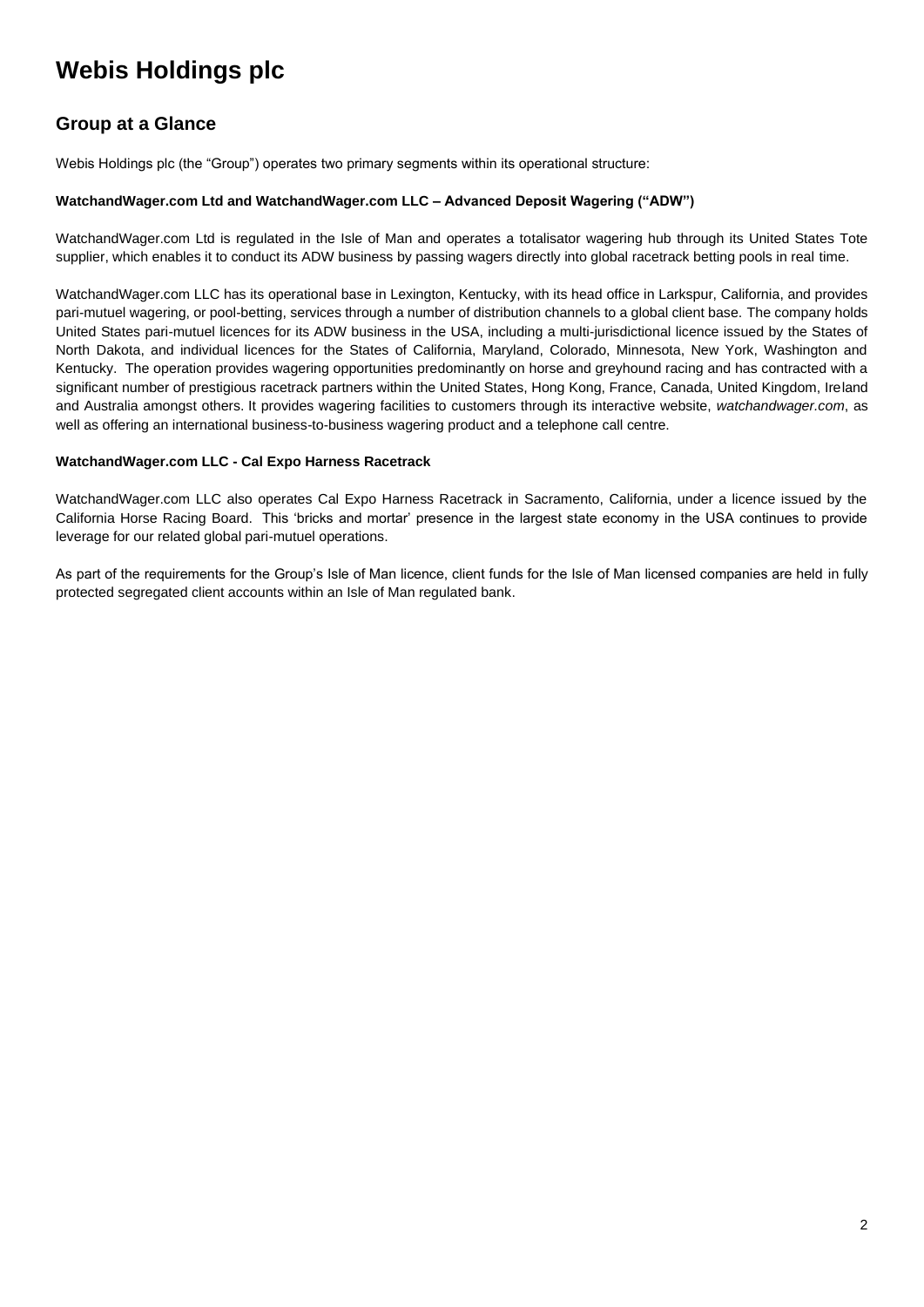### **Chairman's Statement**

#### **Introduction**

It has been an improved first six months trading for WatchandWager.com, with an increase in turnover, plus a further reduction in operating costs, which has helped to reduce our previously reported losses. In addition, there have been some positive recent developments for the business in the USA, which are commented upon below.

Against that, the previously reported loss of a large syndicate wagering into international pools did have some impact on our yearon-year comparisons of activity through our platform, with total amounts wagered reduced. However, as stated, both turnover and gross profit returned were up on the previous year - an improved situation. It should be noted that the loss of the syndicate will no longer impact year-on-year comparisons into the second half of the year. In addition, the loss of this syndicate allows us to operate a more balanced business, with less reliance on one group of customers.

Our other sectors of the business performed well. In particular, our business-to-consumer Advanced Deposit Wagering operation surpassed expectations. Our business trading sector held up well but continues to be impacted by competition and reduced margins in this sector.

On an equally positive note, our racetrack operation at Cal Expo, Sacramento, California, performed well during the off-season racing (May to November), and has started the new season of racing very well.

In summary, the Board feel the business has turned a corner, with a better-balanced mix, and an improved retained gross margin. Initial trends for the second half of the year suggest this momentum will be maintained. Most importantly, the Company, particularly through its US array of licenses - especially its online and racetrack license in California - has created and secured a unique set of assets in the fastest growing gaming market in the world. This is commented on in more detail below under Outlook.

#### **Half Year Results Review**

Group turnover increased significantly by nearly 50% to US\$ 8.06 million (2018: US\$ 5.38 million), with gross profit also increasing to US\$ 1.79 million (2018: US\$ 1.70 million). This resulted in a 65% reduction in overall losses to US\$ 0.21 million (2018: loss of US\$ 0.59 million) for the period. This again reflects the loss of syndicate business but has improved our overall margin derived from more "retail-style" wagering activity, both through our on-line operations and through the racetrack. This is encouraging for the future.

Operating costs showed a further decrease to US\$ 2.01 million (2018: US\$ 2.17 million) and reflected our continued policy of controlling costs and generally streamlining the operation. Both the improvement in the margin derived from wagering and cost controls have helped to reduce our overall operating losses by almost threefold. This trend is expected to continue in the second half of the year.

#### **WatchandWager Advanced Deposit Wagering**

*Business-to-consumer* – this sector performed well over the period. Whilst we do not see the watchandwager.com/mobile product as a key brand within our future plans for USA sports betting, it is critically important that it continues to grow. Over the period, we saw an increase of 10% in amounts wagered and most importantly a 26% increase in the gross margin derived from the wagers on the website and mobile product. This is a direct result of some cost reductions but also targeting promotions at high margin racetracks and customers. This strategy has worked well and is planned to continue through the second half of the year, and our business planning for subsequent years.

*Business-to-business* – conversely trading was largely flat in this sector, even discounting the loss of the syndicate. Whilst we continue to service a wide range of customers on a wide range of international tracks, this sector is becoming increasingly competitive in nature. In particular, we compete with a wide range of operators who seem intent on maximising the volume of amounts wagered at the expense of margin. This is, of course, something of a race to the bottom and not commercially attractive, doing little to increase the value of the Company for shareholders. As a result, we continue with our strategy of growing our team of players for as long as a reasonable margin can be maintained, and activity is permitted within our regulatory obligations.

#### **Cal Expo**

During the period we benefited from a higher proportion of revenues from international amounts wagered in California, as per the new "international bill" mentioned in our last Annual Report. This benefit is likely to continue particularly during the off-season of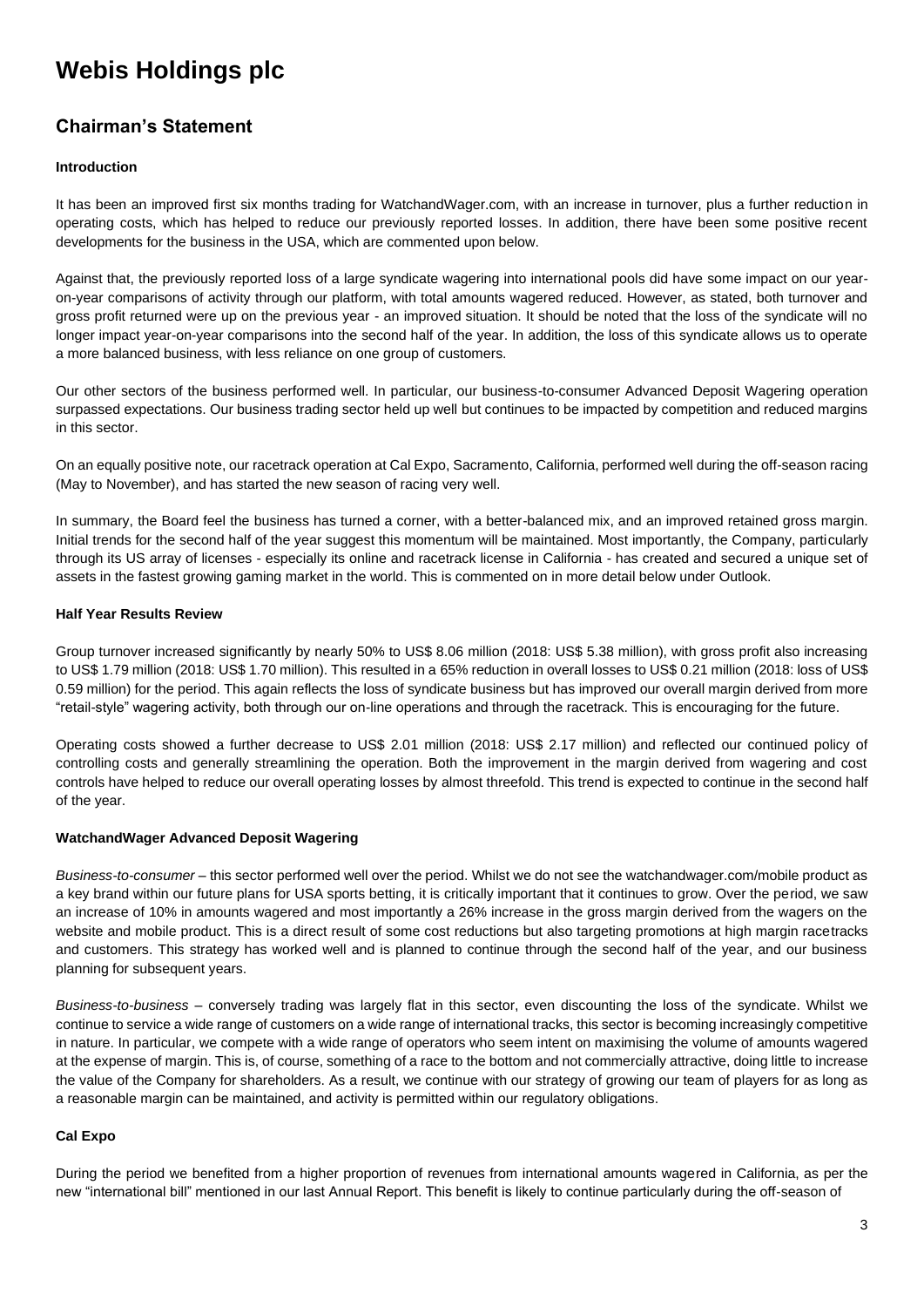### **Chairman's Statement** continued

#### **Cal Expo** continued

Racing. In early November, WatchandWager re-commenced harness racing at the Cal Expo racetrack in Sacramento for the eighth successive season. Initial trading during the period has surpassed expectations.

#### **Licenses**

During the period, we have concentrated on obtaining important licence applications and renewals. I am pleased to report that all licence applications were successful, and include the key strategic states of California, New York and Kentucky, amongst others. These licences are all in good standing through the entirety of 2020 and, in certain cases, beyond.

#### **Health and Safety**

Shareholders should be aware of the larger than normal number of horseracing fatalities at one of our partner racetracks, namely Santa Anita, Pasadena, California. This has created a large amount of negative publicity both state-wide and internationally regarding horse welfare and is a concern for the future of the industry.

WatchandWager at Cal Expo enjoys an excellent horse welfare record during our eight years of operation. In particular, as a standardbred (harness racing) operation, it has not suffered any fatalities on the racetrack either during live operations or training. Nonetheless, we and the management team are very aware of the impact of negative publicity on the industry generally and, potentially, live racing in California. As a result, our key management are paying ever more attention to welfare and also making involved partners, such as regulators, politicians and indeed the general public, fully aware of our excellent welfare record and the importance of live racing in California, especially in terms of the value of jobs and taxes paid within the State.

#### **Outlook**

#### **Short term**

I am pleased to report that performance has been a little above expectation across our key sectors from December to the time of writing. We have seen particularly good performance from our business-to-consumer unit and the racetrack in California. Whilst the final quarter of the year will be very important during peak racing season in the USA and internationally, at present the Board are positive that the momentum can be maintained to end May 2020 and beyond.

#### **Longer term**

#### **Existing operations**

As stated, the Board is confident that existing operations have now stabilised and can indeed return to profitability. The operation is run leanly and whilst the external welfare issues impacting horseracing and greyhound racing are a concern, there remain significant opportunities, both domestic and international, for new player content. Our strategy is to grow our platform through additional content and players, but continually focussing on higher margin business. However, the Board recognise that the ultimate goal is to capitalise on the huge opportunities available within USA expanded gaming landscape.

#### **USA Expanded Gaming**

#### **Cal Expo/California**

During the period, some significant progress has been made within California to join the ever-growing number of states legalising fixed odds sports betting. As a result of this, the decision was made by the Board to extend our lease at the Cal Expo racetrack for a further five years (to 2025), with an option to extend even further to 2030. This was a strategic decision based on legislative progress in the State Capitol in Sacramento, and to secure our position in the face of competitive influences.

Since then the situation has coalesced into two major, but competing, initiatives. The first being the State backed Senator Gray/Dodd Bill (ACA 16), which continues to be debated in Sacramento. The adoption of this is our preferred solution as in draft form it includes our racetrack as an operator who could be licensed, but also allows for online/mobile operations, plus white label options to expand. In addition, a sensible tax rate in line with the successful New Jersey model is suggested. The second initiative, namely the proposed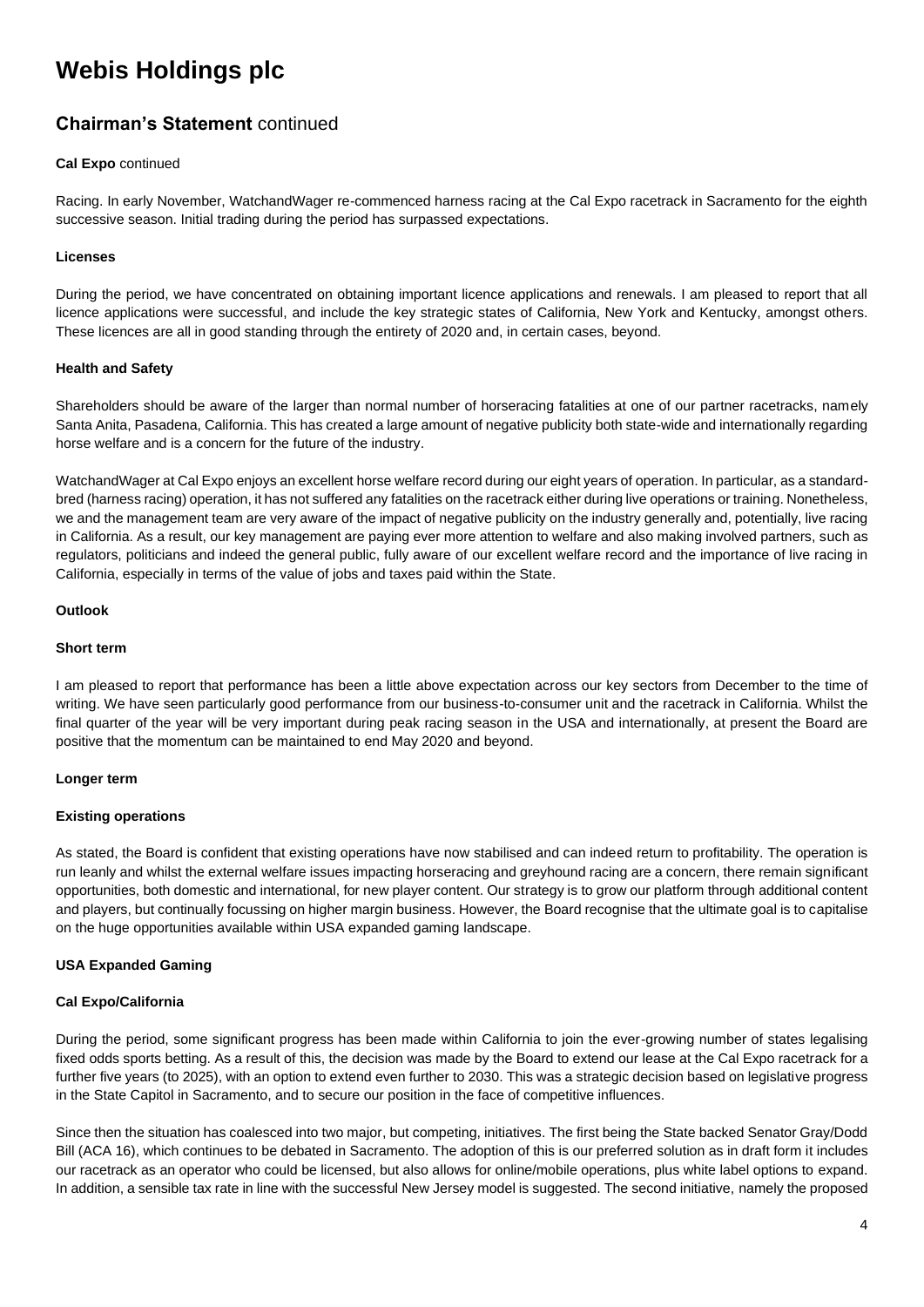### **Chairman's Statement** continued

#### **USA Expanded Gaming** continued

constitutional amendment tabled by several Native American tribal casinos is also welcome but much narrower in definition, including only land-based activity, with no mobile betting. There are several other restrictions placed upon the racetracks before they can undertake sports betting. The wider Gray/Dodd initiative, which will undoubtedly be more attractive for customers, would create many more jobs and tax payments within California. In conjunction with other interested parties, we are working hard to ensure that the key decision makers in Sacramento are aware of these facts.

In the interim, we are busy developing our strategy for sports betting. We see WatchandWager as the Licensed Association responsible for the operation, and as result will work with selected suppliers in both software, risk management, compliance and marketing amongst others. We have currently issued a Request for Proposal (RFP) for these functions to key suppliers and have been excited by initial responses.

In terms of timing, a date for legal sports betting is difficult to predict at present. Should either initiative reach the California ballot on 3 November 2020, legal wagering could commence in 2021. However, at time of writing, 2022 is more realistic, we will keep shareholders fully informed as to progress.

#### **Other States**

Shareholders should also be aware that the Executive are also working on other initiatives in relation to expanded gaming not only in California, but also Arizona, Kentucky and North Dakota, plus certain potential international developments. We will inform shareholders should these move forward.

#### **Summary**

We are pleased with the overall progress of the Company. We have restructured the business and, as a result, it is more balanced and generating a much-improved margin. We will focus on this key priority going forward.

In terms of strategy, the Board are very aware of our key assets, namely the securing of our licenses in California, especially the long-term agreement with Cal Expo. There are still many hurdles to be overcome, and the next six months will be very busy with the potential for impending legislation and selecting partners. One thing is for sure: licensed Sports Betting is coming to California, and we hold a critical asset in the State Capitol. We are very aware that there is likely to be a stampede of commercial interest in gaming in one of the largest economies in the world. We will keep shareholders fully informed of progress in this area.

**Denham Eke Non-executive Chairman 25 February 2020**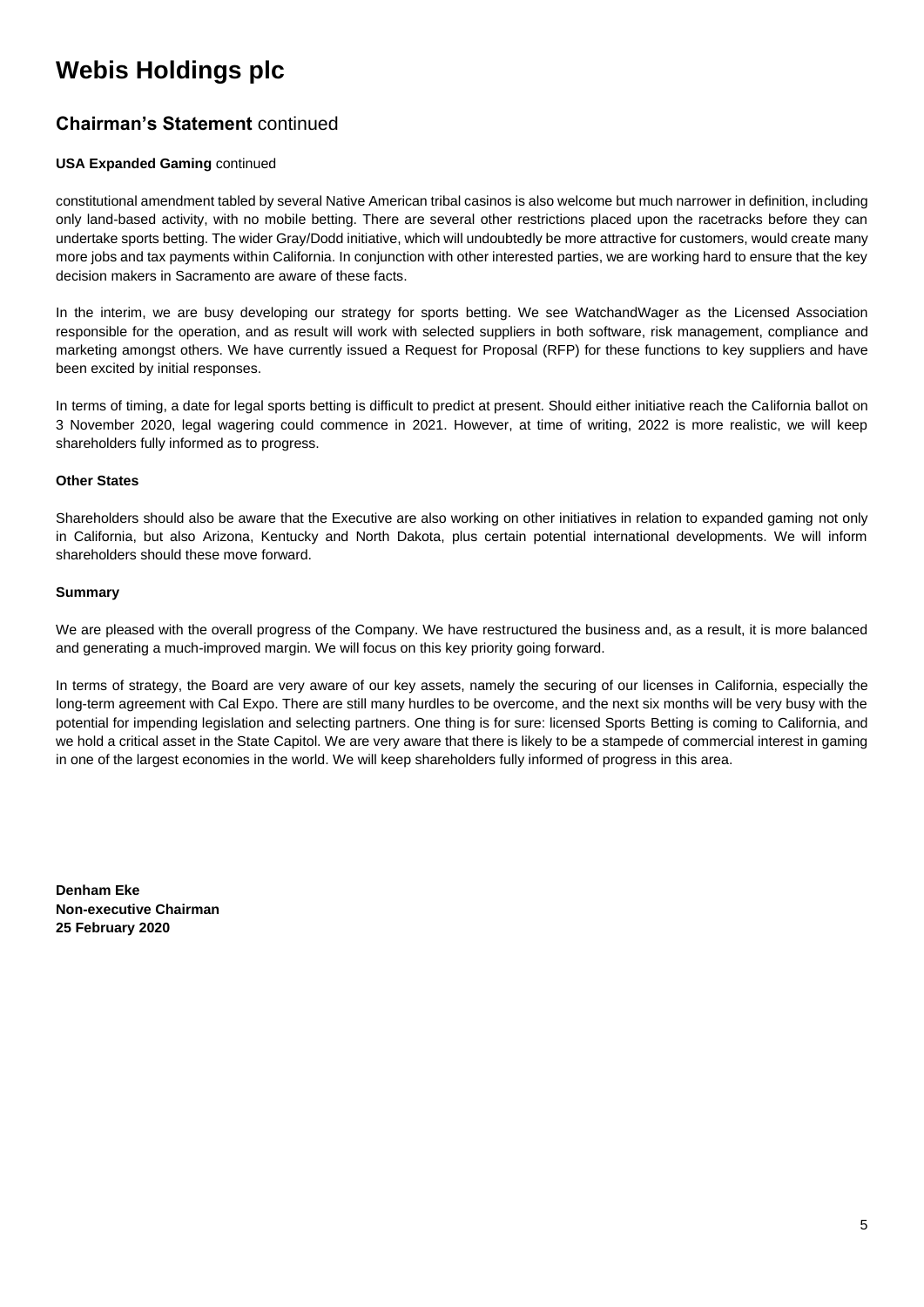### **Condensed Consolidated Statement of Comprehensive Income**

For the period ended 30 November 2019

|                                                                                                                              | Note           | Period to<br><b>30 November</b><br>2019<br>(unaudited)<br><b>US\$000</b> | Period to<br>30 November<br>2018<br>(unaudited)<br><b>US\$000</b> |
|------------------------------------------------------------------------------------------------------------------------------|----------------|--------------------------------------------------------------------------|-------------------------------------------------------------------|
| <b>Amounts wagered</b>                                                                                                       |                | 37,725                                                                   | 61,150                                                            |
|                                                                                                                              |                |                                                                          |                                                                   |
| Turnover                                                                                                                     | $\overline{2}$ | 8,060                                                                    | 5,382                                                             |
| Cost of sales                                                                                                                |                | (6, 228)                                                                 | (3,581)                                                           |
| Betting duty paid                                                                                                            |                | (42)                                                                     | (100)                                                             |
| <b>Gross profit</b>                                                                                                          |                | 1,790                                                                    | 1,701                                                             |
| Operating costs                                                                                                              |                | (2,006)                                                                  | (2, 170)                                                          |
| Share based costs                                                                                                            |                |                                                                          | (18)                                                              |
| Other losses                                                                                                                 |                | (10)                                                                     | (163)                                                             |
| Other income                                                                                                                 |                | 60                                                                       | 79                                                                |
| <b>Operating loss</b>                                                                                                        |                | (166)                                                                    | (571)                                                             |
| Finance costs                                                                                                                | 3              | (41)                                                                     | (20)                                                              |
| Loss before income tax                                                                                                       |                | (207)                                                                    | (591)                                                             |
| Income tax expense                                                                                                           | $\overline{4}$ |                                                                          |                                                                   |
| Loss for the period                                                                                                          |                | (207)                                                                    | (591)                                                             |
| Other comprehensive income for the period                                                                                    |                |                                                                          |                                                                   |
| Total comprehensive income for the period                                                                                    |                | (207)                                                                    | (591)                                                             |
| Basic and diluted earnings per share for loss attributable to the equity holders of<br>the Company during the period (cents) | 5              | (0.05)                                                                   | (0.15)                                                            |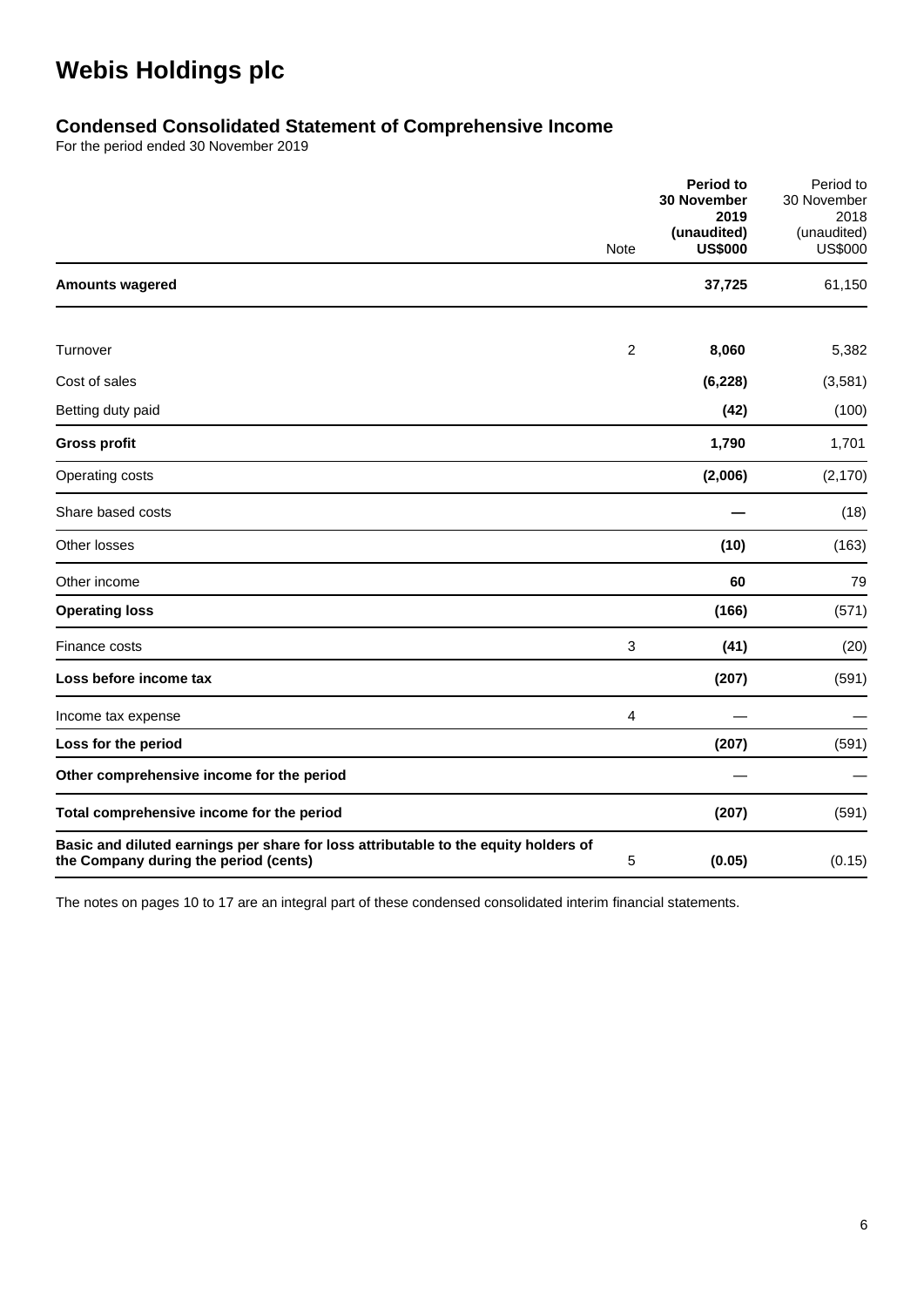### **Condensed Consolidated Statement of Financial Position**

As at 30 November 2019

|                                        |                | As at<br>30 November | Year to<br>31 May |
|----------------------------------------|----------------|----------------------|-------------------|
|                                        |                | 2019<br>(unaudited)  | 2019<br>(audited) |
|                                        | Note           | <b>US\$000</b>       | <b>US\$000</b>    |
| <b>Non-current assets</b>              |                |                      |                   |
| Intangible assets                      | 6              | 68                   | 104               |
| Property, equipment and motor vehicles |                | 15                   | 26                |
| Right of use assets                    | 1.4            | 439                  |                   |
| Bonds and deposits                     |                | 100                  | 101               |
| <b>Total non-current assets</b>        |                | 622                  | 231               |
| <b>Current assets</b>                  |                |                      |                   |
| Bonds and deposits                     |                | 883                  | 882               |
| Trade and other receivables            |                | 965                  | 1,191             |
| Cash and cash equivalents              | $\overline{7}$ | 2,758                | 2,594             |
| <b>Total current assets</b>            |                | 4,606                | 4,667             |
| <b>Total assets</b>                    |                | 5,228                | 4,898             |
| <b>Equity</b>                          |                |                      |                   |
| Called up share capital                |                | 6,334                | 6,334             |
| Share option reserve                   |                | 42                   | 42                |
| <b>Retained losses</b>                 |                | (5, 431)             | (5, 224)          |
| <b>Total equity</b>                    |                | 945                  | 1,152             |
| <b>Current liabilities</b>             |                |                      |                   |
| Trade and other payables               |                | 2,977                | 2,896             |
| Lease liability                        | 1.4            | 88                   |                   |
| <b>Total current liabilities</b>       |                | 3,065                | 2,896             |
| <b>Non-current liabilities</b>         |                |                      |                   |
| Loans                                  | 8              | 850                  | 850               |
| Lease liability                        | 1.4            | 368                  |                   |
| <b>Total non-current liabilities</b>   |                | 1,218                | 850               |
| <b>Total liabilities</b>               |                | 4,283                | 3,746             |
| <b>Total equity and liabilities</b>    |                | 5,228                | 4,898             |
|                                        |                |                      |                   |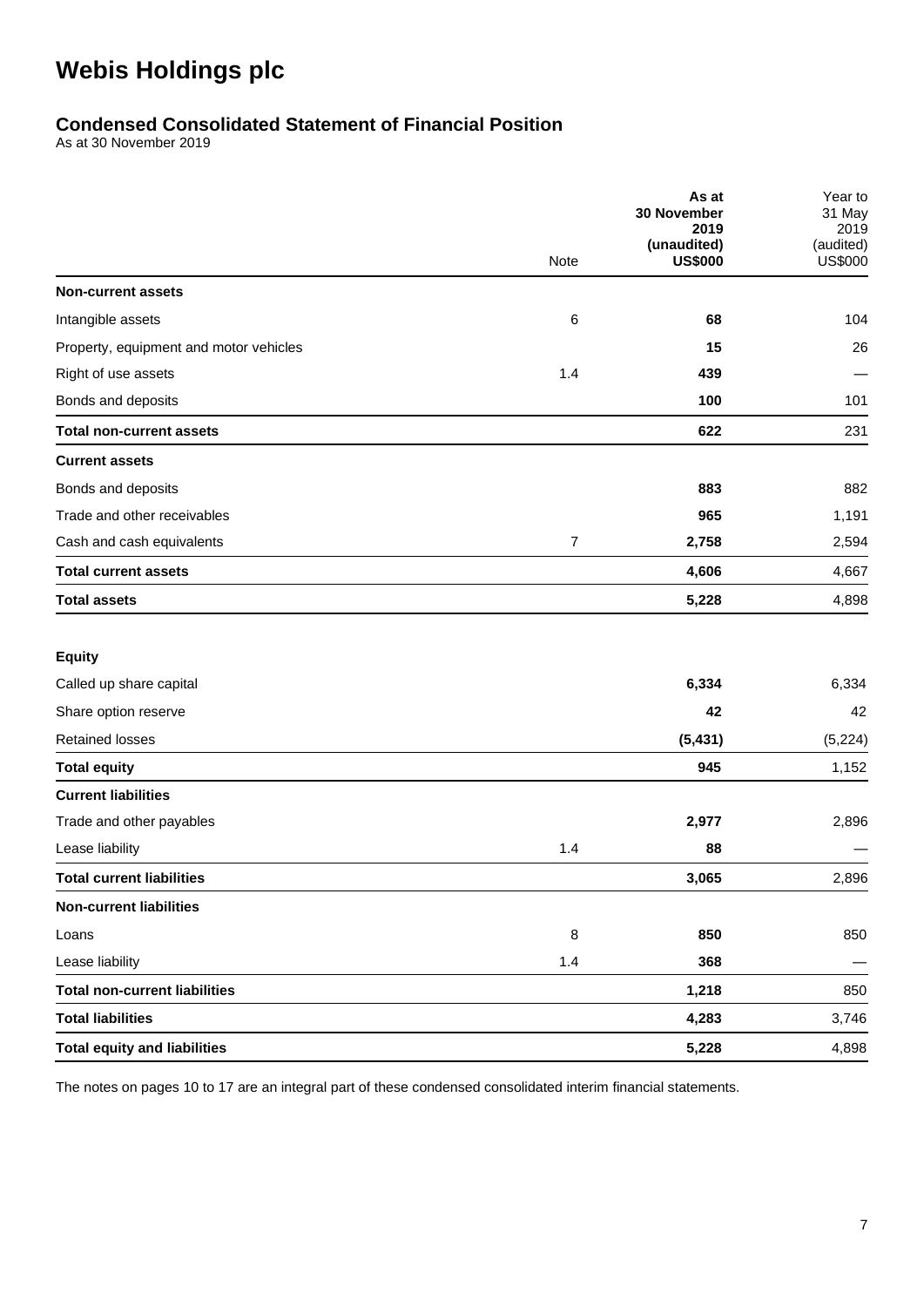### **Condensed Consolidated Statement of Changes in Equity**

For the period ended 30 November 2019

|                                               | Called up<br>share capital<br><b>US\$000</b> | <b>Share option</b><br>reserve<br><b>US\$000</b> | <b>Retained</b><br>earnings<br><b>US\$000</b> | <b>Total</b><br>equity<br><b>US\$000</b> |
|-----------------------------------------------|----------------------------------------------|--------------------------------------------------|-----------------------------------------------|------------------------------------------|
| Balance as at 31 May 2018 (audited)           | 6,334                                        | 4                                                | (4,294)                                       | 2,044                                    |
| Total comprehensive income for the<br>period: |                                              |                                                  |                                               |                                          |
| Loss for the period                           |                                              |                                                  | (591)                                         | (591)                                    |
| <b>Transactions with owners:</b>              |                                              |                                                  |                                               |                                          |
| Share-based payment expense                   |                                              | 18                                               |                                               | 18                                       |
| Balance as at 30 November 2018<br>(unaudited) | 6,334                                        | 22                                               | (4,885)                                       | 1,471                                    |
|                                               |                                              |                                                  |                                               |                                          |
| Balance as at 31 May 2019 (audited)           | 6,334                                        | 42                                               | (5, 224)                                      | 1,152                                    |
| Total comprehensive income for the<br>period: |                                              |                                                  |                                               |                                          |
| Loss for the period                           |                                              |                                                  | (207)                                         | (207)                                    |
| <b>Transactions with owners:</b>              |                                              |                                                  |                                               |                                          |
| Share-based payment expense                   |                                              |                                                  |                                               |                                          |
| Balance as at 30 November 2019<br>(unaudited) | 6,334                                        | 42                                               | (5, 431)                                      | 945                                      |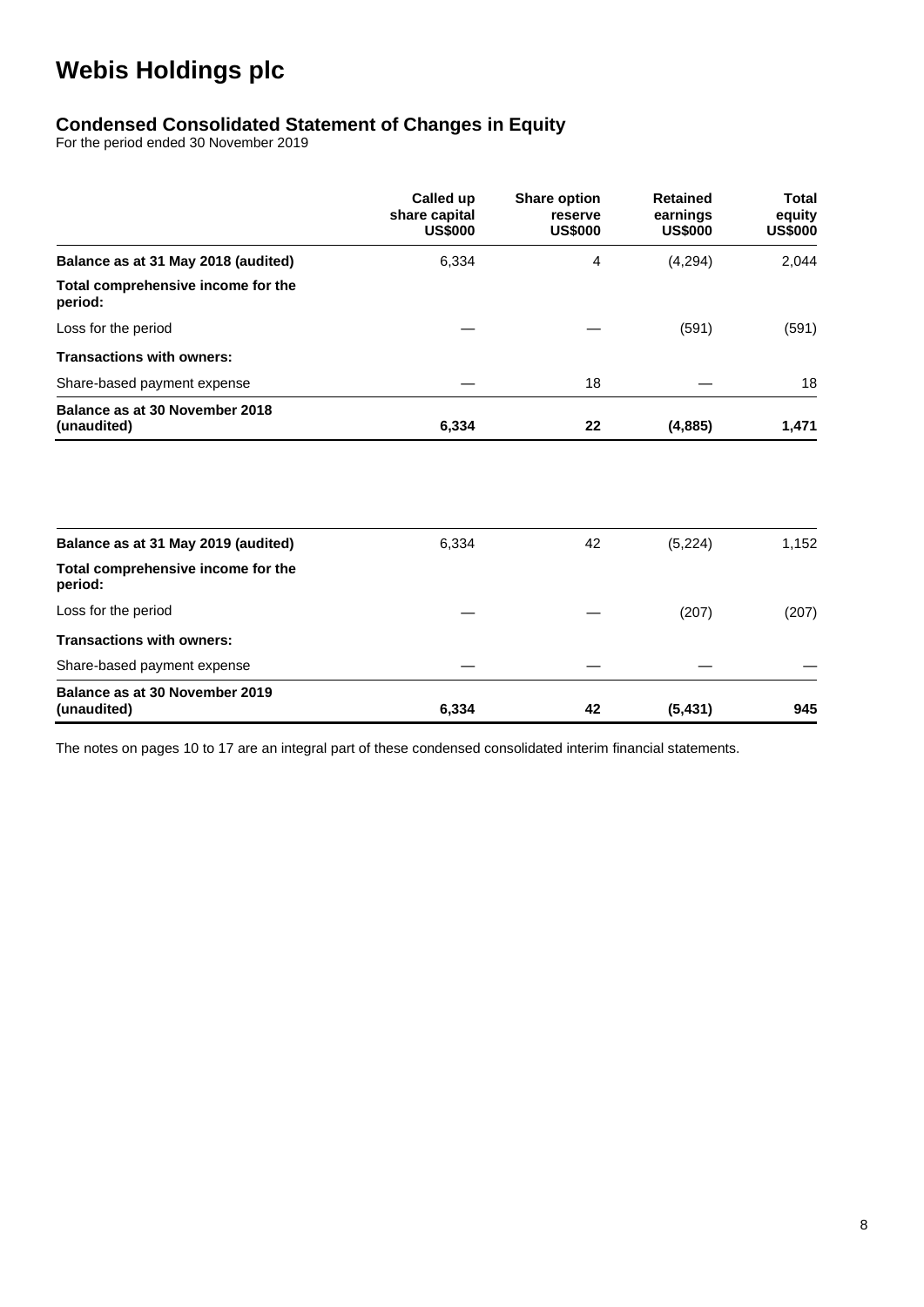### **Condensed Consolidated Statement of Cash Flows**

For the period ended 30 November 2019

|                                                         |             | <b>Period to</b><br><b>30 November</b> | Period to<br>30 November      |
|---------------------------------------------------------|-------------|----------------------------------------|-------------------------------|
|                                                         |             | 2019                                   | 2018                          |
|                                                         | <b>Note</b> | (unaudited)<br><b>US\$000</b>          | (unaudited)<br><b>US\$000</b> |
| Cash flows from operating activities                    |             |                                        |                               |
| Loss before income tax                                  |             | (207)                                  | (591)                         |
| Adjustments for:                                        |             |                                        |                               |
| - Depreciation                                          |             | 47                                     | 18                            |
| - Amortisation of intangible assets                     |             | 38                                     | 42                            |
| - Finance costs                                         | 3           | 41                                     | 20                            |
| - Share based payment expense                           |             |                                        | 18                            |
| - Other foreign exchange movements                      |             | (8)                                    | 524                           |
| Changes in working capital:                             |             |                                        |                               |
| - Decrease in receivables                               |             | 226                                    | 1,501                         |
| - Increase/(decrease) in payables                       |             | 81                                     | (13, 534)                     |
| Cash flows generated from/(used in) operations          |             | 218                                    | (12,002)                      |
| Bonds and deposits utilised in the course of operations |             |                                        | 1,962                         |
| Net cash generated from/(used in) operating activities  |             | 218                                    | (10,040)                      |
| Cash flows from investing activities                    |             |                                        |                               |
| Purchase of intangible assets                           |             |                                        | (6)                           |
| Purchase of property, equipment and motor vehicles      |             | (5)                                    |                               |
| Net cash used in investing activities                   |             | (5)                                    | (6)                           |
| Cash flows from financing activities                    |             |                                        |                               |
| Payment of lease liabilities                            | 1.4         | (17)                                   |                               |
| Interest and charges paid                               | 3           | (41)                                   | (20)                          |
| Net cash used in financing activities                   |             | (58)                                   | (20)                          |
| Net increase/(decrease) in cash and cash equivalents    |             | 155                                    | (10,066)                      |
| Cash and cash equivalents at beginning of year          |             | 2,594                                  | 13,392                        |
| Exchange movements on opening cash and cash equivalents |             | 9                                      | (525)                         |
| Cash and cash equivalents at end of period              |             | 2,758                                  | 2,801                         |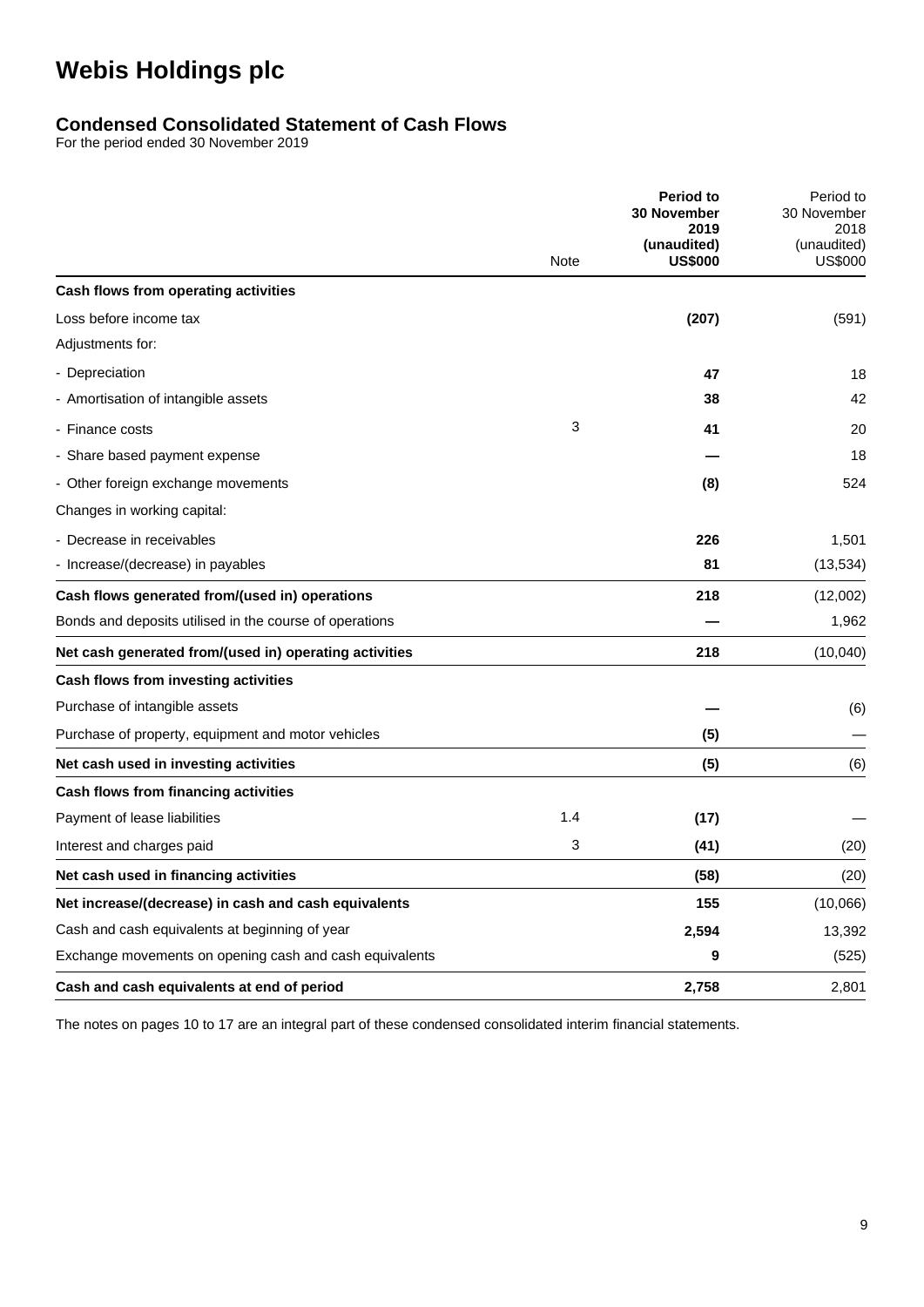### **Notes to the Condensed Consolidated Interim Financial Statements**

For the period ended 30 November 2019

#### **1 Reporting entity**

Webis Holdings plc (the "Company") is a company domiciled in the Isle of Man. The address of the Company's registered office is Viking House, Nelson Street, Douglas, Isle of Man, IM1 2AH. The Webis Holdings plc unaudited condensed consolidated financial statements as at and for the period ended 30 November 2019 consolidate those of the Company and its subsidiaries (together referred to as the "Group").

#### **1.1 Basis of accounting**

The unaudited condensed consolidated financial statements of the Group (the "Financial Information") are prepared in accordance with Isle of Man law and International Financial Reporting Standards ("IFRS") and their interpretations issued by the International Accounting Standards Board ("IASB") and adopted by the European Union ("EU"). The financial information in this report has been prepared in accordance with the Group's accounting policies. Full details of the accounting policies adopted by the Group are contained in the consolidated financial statements included in the Group's annual report for the year ended 31 May 2019 which is available on the Group's website[: www.webisholdingsplc.com.](http://www.webisholdingsplc.com/)

The accounting policies and methods of computation and presentation adopted in the preparation of the Financial Information are consistent with those described and applied in the consolidated financial statements for the year ended 31 May 2019, other than as described further below in Note 1.4.

The unaudited condensed consolidated financial statements do not constitute statutory financial statements. The statutory financial statements for the year ended 31 May 2019, extracts of which are included in these unaudited condensed consolidated financial statements, were prepared under IFRS as adopted by the EU and have been filed at Companies Registry.

#### **1.2 Use of judgements and estimates**

The preparation of the Financial Information requires management to make judgements, estimates and assumptions that affect the application of policies and reported amounts of assets and liabilities, income and expenses. Actual results could differ materially from these estimates. In preparing the Financial Information, the critical judgements made by management in applying the Group's accounting policies and the key sources of estimation uncertainty were the same as those that applied to the consolidated financial statements as at and for the year ended 31 May 2019 as set out in those financial statements.

#### **1.3 Functional and presentation currency**

The Financial Information is presented in US Dollars, rounded to the nearest thousand, which is the functional currency and also the presentation currency of the Group.

#### **1.4 Changes in accounting policies**

Except as described below, the accounting policies applied in these interim financial statements are the same as those applied in the last annual financial statements.

The changes in accounting policies are also expected to be reflected in the Group's consolidated financial statements as at and for the year ending 31 May 2020. The Group has initially adopted IFRS 16 Leases from 1 June 2019. There are no other new IFRSs or interpretations effective from 1 June 2019 which have had a material effect on the financial information included in this report.

IFRS 16 introduced a single, on-balance sheet accounting model for lessees. As a result, the Group, as a lessee, has recognised right of use assets representing its rights to use the underlying assets and lease liabilities representing its obligation to make lease payments.

The Group has applied IFRS 16 using the modified retrospective approach, under which the cumulative effect of initial application is recognised in retained earnings as at 1 June 2019. Accordingly, the comparative information presented to 31 May 2019 has not been restated – i.e. it is presented, as previously reported, under IAS 17 and related interpretations.

The details of the changes in accounting policies are disclosed below.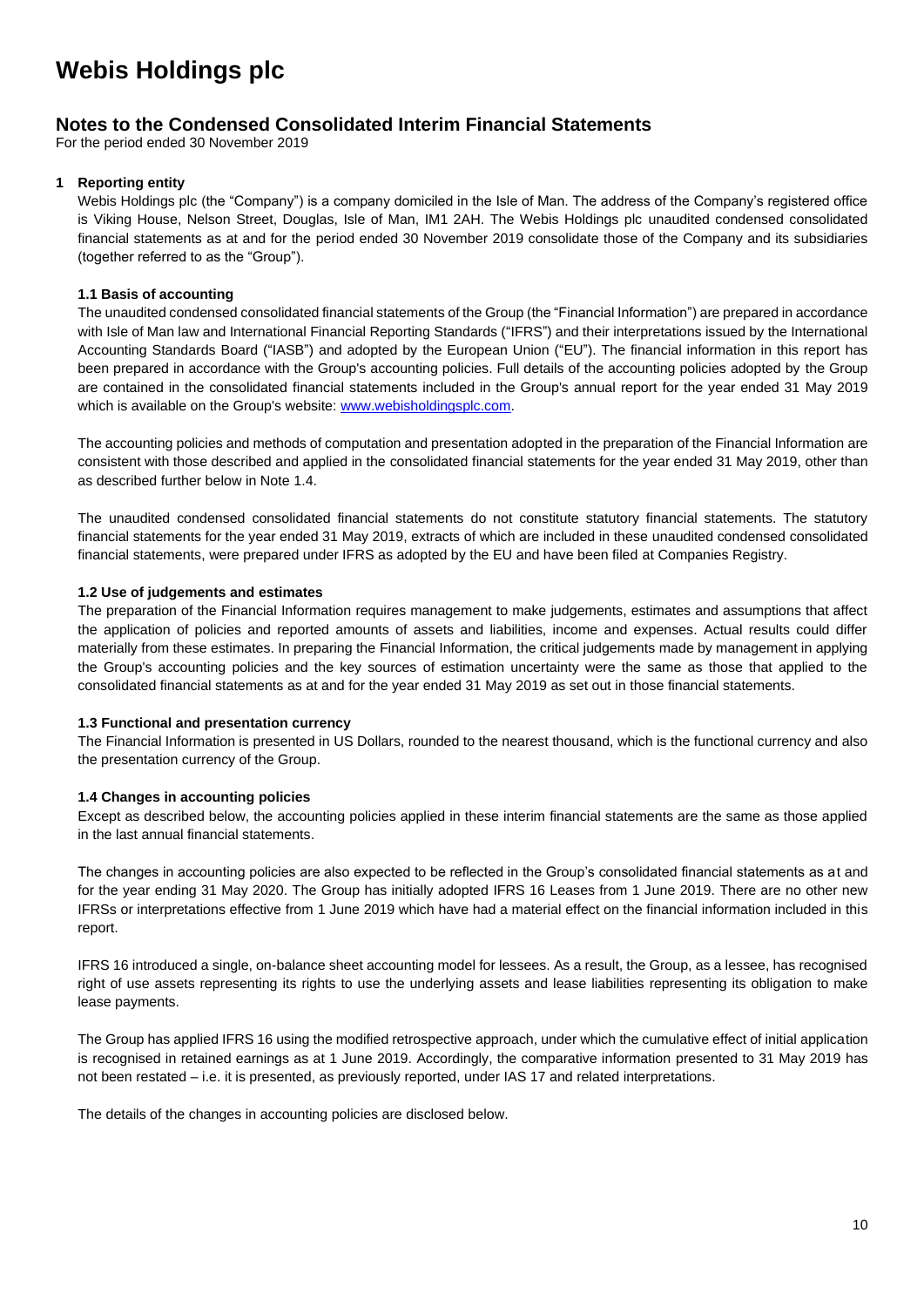### **Notes to the Condensed Consolidated Interim Financial Statements** continued

For the period ended 30 November 2019

#### **1.4 Changes in accounting policies** continued

#### **A. Definition of a lease**

Previously, the Group determined at contract inception whether an arrangement was or contained a lease under IAS 17. The Group now assesses whether a contract is, or contains, a lease based on the new definition of a lease. Under IFRS 16, a contract is, or contains, a lease if the contract conveys a right to control the use of an identified asset for a period of time in exchange for consideration.

On transition to IFRS 16, the Group elected to apply the practical expedient to grandfather the assessment of which transactions are leases. It applied IFRS 16 only to contracts that were previously identified as leases. Contracts that were not identified as leases under IAS 17 were not reassessed. Therefore, the definition of a lease under IFRS 16 has been applied only to contracts entered into or changed on or after 1 June 2019.

#### **B. As a lessee**

The Group leases property assets. As a lessee, the Group previously classified these leases as operating leases based on its assessment of whether the lease transferred substantially all of the risks and rewards of ownership. Under IFRS 16, the Group recognises right of use assets and lease liabilities for leases that meet the relevant definition, presenting these leases on the Statement of Financial Position.

The Group does not recognise right of use assets and lease liabilities for property rental costs that do not meet the definition of leases under IFRS 16. The Group recognises these costs as an expense on a straight-line basis.

#### **i. Significant accounting policies**

The Group recognises a right of use asset and a lease liability at the lease commencement date. The right of use asset is initially measured at cost, and subsequently at cost less accumulated depreciation and impairment loss and adjusted for certain remeasurements of the lease liability.

The lease liability is initially measured at the present value of the lease payments that are not paid at the commencement date, discounted at the Group's applicable incremental borrowing rate.

The lease liability is subsequently increased by the interest cost of the lease liability and decreased by the lease payment made. It is remeasured when there is a change in future lease payments arising from a change in an index or rate, a change in the estimate of the amount expected to be payable under a residual value guarantee, or as appropriate, changes in the assessment of whether a purchase or extension option is reasonably certain to be exercised, or a termination option is reasonably certain not to be exercised.

The Group has applied judgment to determine the lease term for some lease contracts in which it is a lessee that include renewal options. The assessment of whether the Group is reasonably certain to exercise such options impacts the lease term, which affects the amount of lease liabilities and right of use assets recognised.

#### **ii. Impacts on transition**

Previously, the Group classified property leases as operating leases under IAS 17. The leases typically run for a period of 1 to 6 years and the operating lease commitment relating to these leases at 31 May 2019 as disclosed in the Group's consolidated financial statements was US\$294,000. At transition, for relevant leases classified as operating leases under IAS 17, lease liabilities were measured at the present value of the remaining lease payments, discounted at the Group's applicable incremental borrowing rate as at 1 June 2019. Right of use assets are measured at an amount equal to the lease liability, adjusted by the amount of any net prepaid and accrued lease payments, if applicable. The impact on transition is summarised below.

| As at 1 June 2019   | <b>US\$000</b>           |
|---------------------|--------------------------|
| Right of use assets | 262                      |
| Lease liabilities   | (262)                    |
| Retained earnings   | $\overline{\phantom{a}}$ |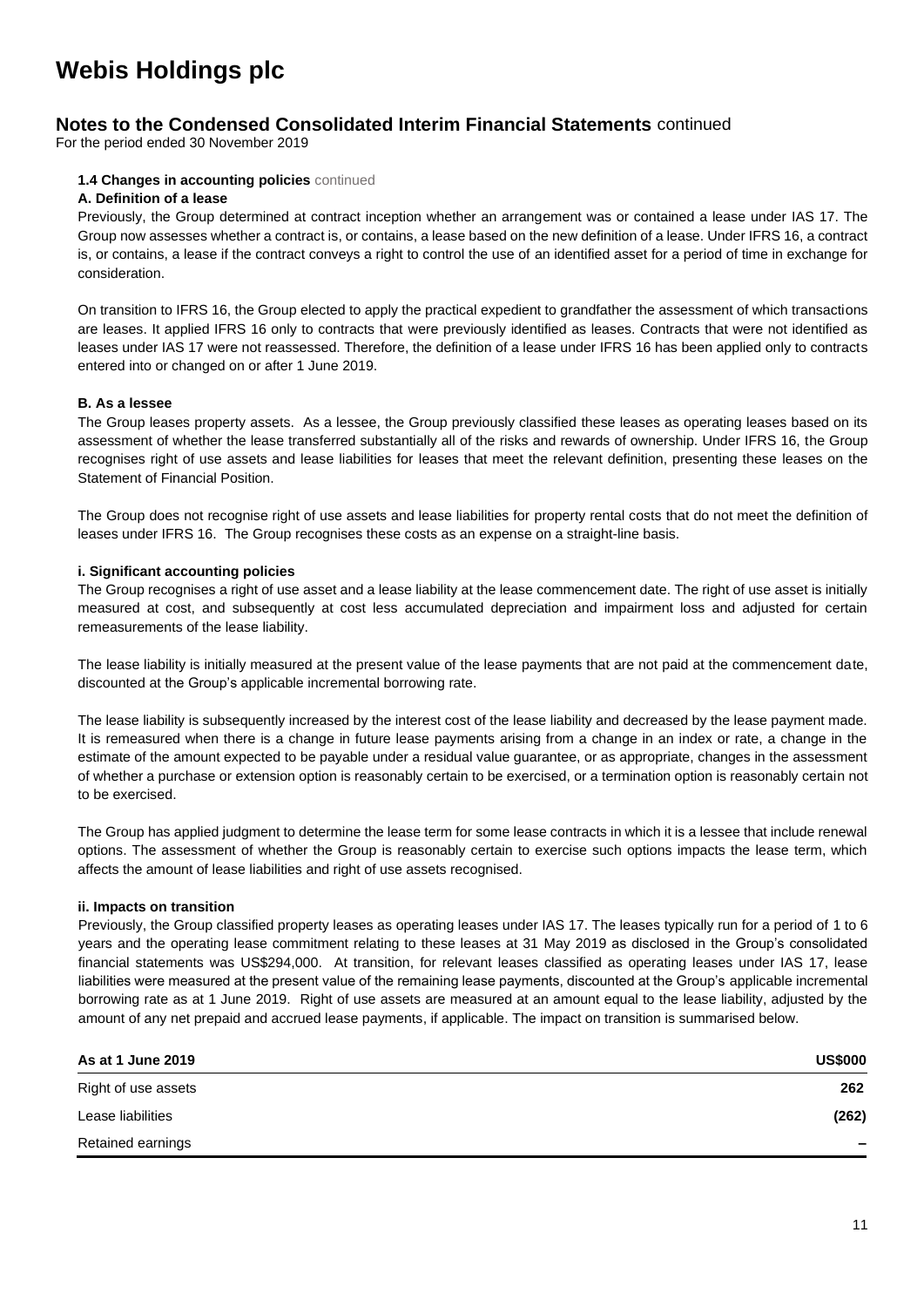### **Notes to the Condensed Consolidated Interim Financial Statements** continued

For the period ended 30 November 2019

**1.4 Changes in accounting policies** continued **iii. Impacts for the period**

#### *Right of use assets*

The carrying amount of right of use assets at the end of the period is as follows:

|                                     | <b>Property</b><br><b>US\$000</b> | <b>Right of use</b><br>assets<br><b>US\$000</b> |
|-------------------------------------|-----------------------------------|-------------------------------------------------|
| Balance at 1 June 2019              | 262                               | 262                                             |
| Depreciation expense                | (34)                              | (34)                                            |
| Modification to right of use assets | 211                               | 211                                             |
| <b>Balance at 30 November 2019</b>  | 439                               | 439                                             |

#### *Lease liability*

The carrying amount of lease liability at the end of the period is as follows:

|                                    | <b>Property</b><br><b>US\$000</b> | <b>Lease liability</b><br><b>US\$000</b> |
|------------------------------------|-----------------------------------|------------------------------------------|
| Balance at 1 June 2019             | 262                               | 262                                      |
| Interest expense                   | 10                                | 10                                       |
| Lease payments                     | (27)                              | (27)                                     |
| Modification to lease liabilities  | 211                               | 211                                      |
| <b>Balance at 30 November 2019</b> | 456                               | 456                                      |

The Group has classified cash payments for the principal portion of lease payments as financing activities. During the period under review, an extension was agreed to the lease term of one of the finance leases, which has resulted in a modification to the relevant right of use asset and lease liability.

#### **iv. Exemptions taken**

The Group used the following practical expedient when applying IFRS 16 to leases previously classified as operating leases under IAS 17:

• Applied the exemption not to recognise right of use assets and lease liabilities for leases with less than 12 months of lease term.

#### **1.5 Going Concern**

As noted within the statutory financial statements for the year ended 31 May 2019, the Directors have undertaken several strategies to support and sustain the Group as a going concern. These include, seeking to broadening its client base and expand its business to customer base, renewing various US state licenses, extending the lease terms of the Cal Expo racetrack, reducing operational costs and continuing to monitor the status of sports betting legislation within the State of California, all of which are key priorities for the Group in achieving its goal of profitability and maintaining adequate liquidity in order to continue its operations. While the Directors continue to assess all strategic options in this regard, the ultimate success of strategies adopted is difficult to predict. Notwithstanding the losses incurred in the last financial year, along with the continued support of the Company's principal shareholder, via Galloway Limited, a related party, the Directors believe that the Group has adequate resources to meet its obligations as they fall due.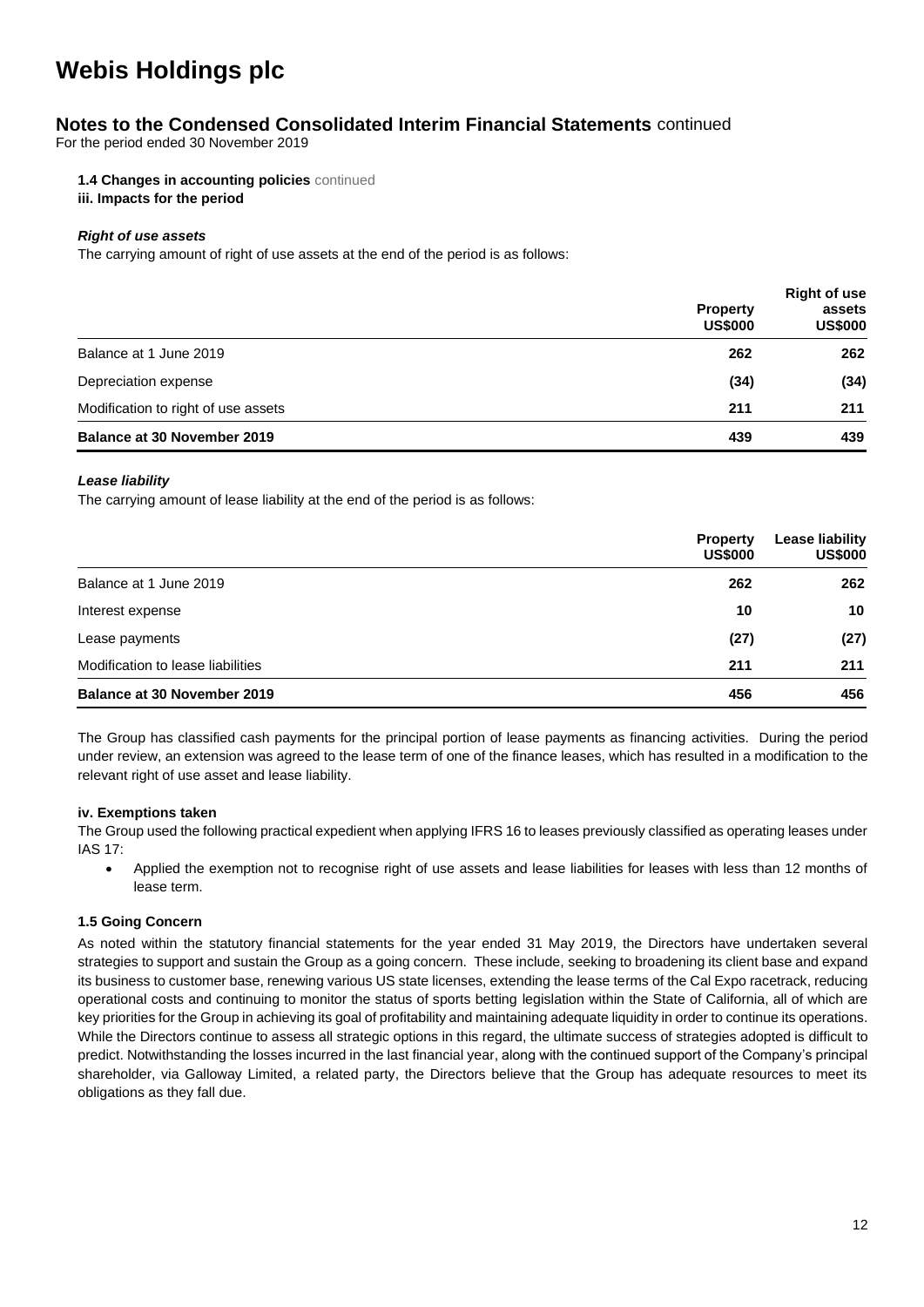### **Notes to the Condensed Consolidated Interim Financial Statements** continued

For the period ended 30 November 2019

#### **2 Operating Segments**

#### **A. Basis for segmentation**

The Group has the below two operating segments, which are its reportable segments. The segments offer different services in relation to various forms of pari-mutuel racing, which are managed separately due to the nature of their activities.

#### **Reportable segments and operations provided**

Racetrack operations – hosting of races through the management and operation of a racetrack facility, enabling patrons to attend and wager on horse racing, as well as utilise simulcast facilities.

ADW operations – provision of online ADW services to enable customers to wager into global racetrack betting pools.

The Group's Board of Directors review the internal management reports of the operating segments on a monthly basis.

#### **B. Information about reportable segments**

Information relating to the reportable segments is set out below. Segment revenue along with segment profit / (loss) before tax are used to measure performance as management considers this information to be a relevant indicator for evaluating the performance of the segments.

|                                        | <b>Reportable segments</b>  |                              |                                         |                         |
|----------------------------------------|-----------------------------|------------------------------|-----------------------------------------|-------------------------|
| Period to 30 November 2019 (unaudited) | Racetrack<br><b>US\$000</b> | <b>ADW</b><br><b>US\$000</b> | All other<br>segments<br><b>US\$000</b> | Total<br><b>US\$000</b> |
| External revenues                      | 6,879                       | 1,181                        |                                         | 8,060                   |
| <b>Segment revenue</b>                 | 6,879                       | 1,181                        | $\overline{\phantom{0}}$                | 8,060                   |
| Segment loss before tax                | (37)                        | (149)                        | (21)                                    | (207)                   |
| Finance costs                          | (8)                         | (2)                          | (31)                                    | (41)                    |
| Depreciation and amortisation          | (21)                        | (64)                         | $\overline{\phantom{a}}$                | (85)                    |

#### **Period to 30 November 2019 (unaudited)**

| <b>Segment assets</b>      | 852 | 2.900 | 476.، | 5,228 |
|----------------------------|-----|-------|-------|-------|
| <b>Segment liabilities</b> | 636 | 2,694 | 953   | 4,283 |

|                                        | Reportable segments         |                       |                                         |                         |
|----------------------------------------|-----------------------------|-----------------------|-----------------------------------------|-------------------------|
| Period to 30 November 2018 (unaudited) | Racetrack<br><b>US\$000</b> | <b>ADW</b><br>US\$000 | All other<br>segments<br><b>US\$000</b> | Total<br><b>US\$000</b> |
| External revenues                      | 4,128                       | 1,254                 |                                         | 5,382                   |
| <b>Segment revenue</b>                 | 4,128                       | 1,254                 |                                         | 5,382                   |
| Segment loss before tax                | (76)                        | (436)                 | (79)                                    | (591)                   |
| Finance costs                          |                             |                       | (20)                                    | (20)                    |
| Depreciation and amortisation          | (4)                         | (56)                  |                                         | (60)                    |
| Period to 31 May 2019 (audited)        |                             |                       |                                         |                         |
| <b>Segment assets</b>                  | 423                         | 2,612                 | 1,863                                   | 4,898                   |
| <b>Segment liabilities</b>             | 181                         | 2,666                 | 899                                     | 3,746                   |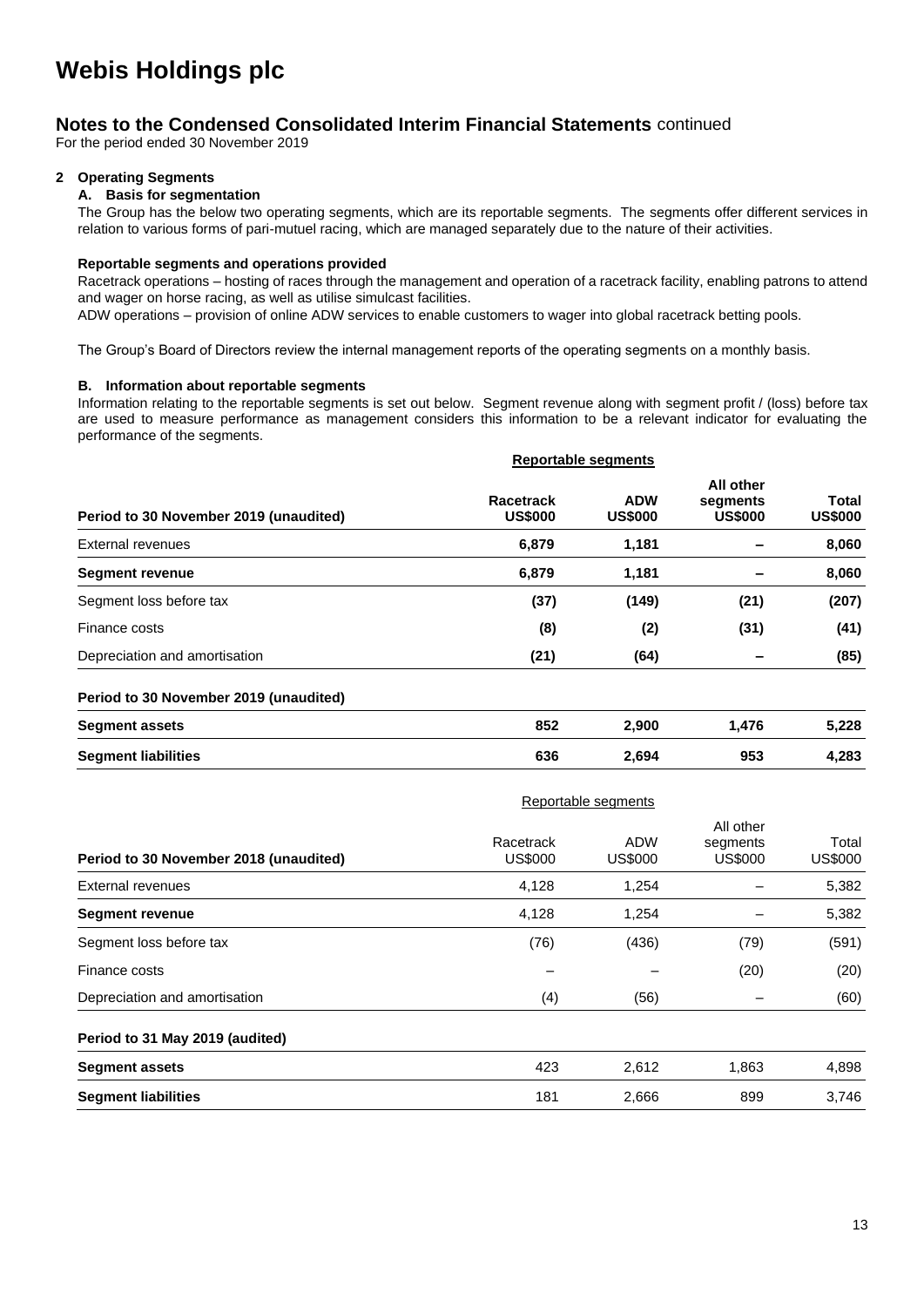### **Notes to the Condensed Consolidated Interim Financial Statements** continued

For the period ended 30 November 2019

#### **2 Operating Segments** continued

#### **C. Reconciliations of information on reportable segments to the amounts reported in the financial statements**

|                                               | Period to 30<br><b>November</b><br>2019<br>(unaudited)<br><b>US\$000</b> | Period to 30<br>November<br>2018<br>(unaudited)<br><b>US\$000</b> |
|-----------------------------------------------|--------------------------------------------------------------------------|-------------------------------------------------------------------|
| i. Revenues                                   |                                                                          |                                                                   |
| Total revenue for reportable segments         | 8,060                                                                    | 5,382                                                             |
| <b>Consolidated revenue</b>                   | 8,060                                                                    | 5,382                                                             |
| ii. Loss before tax                           |                                                                          |                                                                   |
| Total loss before tax for reportable segments | (186)                                                                    | (512)                                                             |
| Loss before tax for other segments            | (21)                                                                     | (79)                                                              |
| <b>Consolidated loss before tax</b>           | (207)                                                                    | (591)                                                             |
| iii. Other material items                     |                                                                          |                                                                   |
| Finance costs                                 | (41)                                                                     | (20)                                                              |
| Depreciation and amortisation                 | (85)                                                                     | (60)                                                              |
| iv. Assets                                    | Period to 30<br><b>November</b><br>2019<br>(unaudited)<br><b>US\$000</b> | Period to 31<br>May<br>2019<br>(audited)<br><b>US\$000</b>        |
| Total assets for reportable segments          | 3,752                                                                    | 3,035                                                             |
| Assets for other segments                     | 1,476                                                                    | 1,863                                                             |
| <b>Consolidated total assets</b>              | 5,228                                                                    | 4,898                                                             |
| v. Liabilities                                |                                                                          |                                                                   |
| Total liabilities for reportable segments     | 3,330                                                                    | 2,847                                                             |
| Liabilities for other segments                | 953                                                                      | 899                                                               |
| <b>Consolidated total liabilities</b>         | 4,283                                                                    | 3,746                                                             |

#### **D. Geographic information**

The below table analyses the geographic location of the customer base of the operating segments.

| <b>Turnover</b>      |                      | Period to 30<br><b>November</b><br>2019<br>(unaudited)<br><b>US\$000</b> | Period to 30<br>November<br>2018<br>(unaudited)<br><b>US\$000</b> |
|----------------------|----------------------|--------------------------------------------------------------------------|-------------------------------------------------------------------|
| Racetrack operations | North America        | 6,879                                                                    | 4,128                                                             |
| ADW operations       | North America        | 765                                                                      | 669                                                               |
|                      | <b>British Isles</b> | 404                                                                      | 1                                                                 |
|                      | Asia Pacific         | $12 \,$                                                                  | 583                                                               |
|                      | Europe               |                                                                          | 1                                                                 |
|                      |                      | 8,060                                                                    | 5,382                                                             |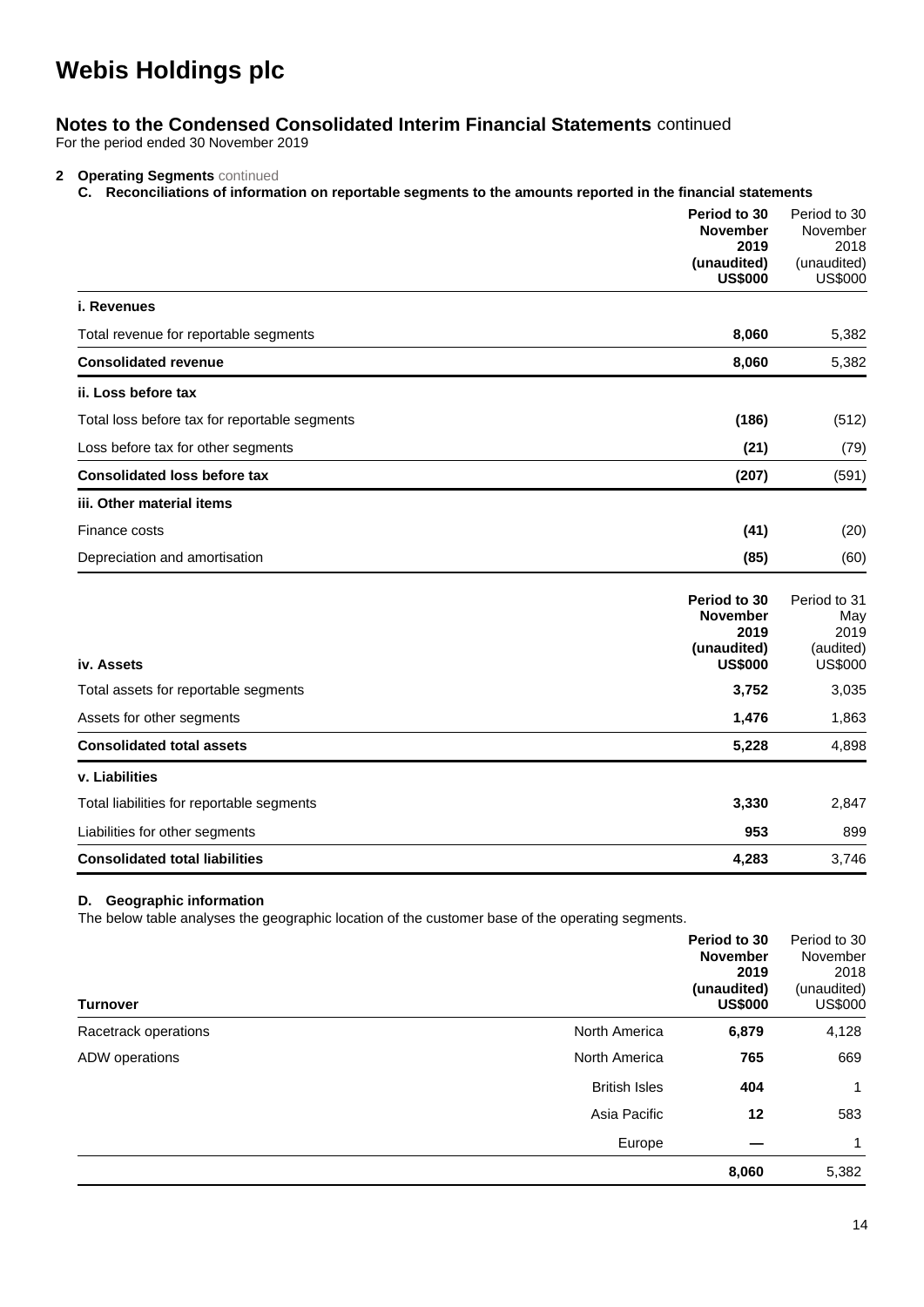### **Notes to the Condensed Consolidated Interim Financial Statements** continued

For the period ended 30 November 2019

#### **3 Finance costs**

|                                  | <b>Period to</b>               | Period to      |
|----------------------------------|--------------------------------|----------------|
|                                  | <b>30 November</b> 30 November |                |
|                                  | 2019                           | 2018           |
|                                  | (unaudited)                    | (unaudited)    |
|                                  | <b>US\$000</b>                 | <b>US\$000</b> |
| Loan interest payable            | (31)                           | (20)           |
| Lease liability interest payable | (10)                           |                |
| <b>Finance costs</b>             | (41)                           | (20)           |
|                                  |                                |                |

#### **4 Income tax expense**

#### **(a) Current and Deferred Tax Expenses**

The current and deferred tax expenses for the period were US\$Nil (2018: US\$Nil). Despite having made losses, no deferred tax was recognised as there is no reasonable expectation that the Group will recover the resultant deferred tax assets.

#### **(b) Tax Rate Reconciliation**

|                                             | <b>Period to</b><br>30 November<br>2019<br>(unaudited)<br><b>US\$000</b> | Period to<br>30 November<br>2018<br>(unaudited)<br><b>US\$000</b> |
|---------------------------------------------|--------------------------------------------------------------------------|-------------------------------------------------------------------|
| Losses before tax                           | (207)                                                                    | (591)                                                             |
| Tax charge at IOM standard rate (0%)        |                                                                          |                                                                   |
| Adjusted for:                               |                                                                          |                                                                   |
| Tax credit for US tax losses (at 15%)       | (65)                                                                     | (100)                                                             |
| Add back deferred tax losses not recognised | 65                                                                       | 100                                                               |
| Tax charge for the period                   |                                                                          |                                                                   |

The maximum deferred tax asset that could be recognised at period end is approximately US\$875,000 (2018: US\$744,000). The Group has not recognised any asset as it is not reasonably known when the Group will recover such deferred tax assets.

#### **5 Earnings per ordinary share**

The calculation of the basic earnings per share is based on the earnings attributable to ordinary shareholders divided by the weighted average number of shares in issue during the period.

The calculation of diluted earnings per share is based on the basic earnings per share, adjusted to allow for the issue of shares, on the assumed conversion of all dilutive share options.

An adjustment for the dilutive effect of share options and convertible debt in the previous period has not been reflected in the calculation of the diluted loss per share, as the effect would have been anti-dilutive.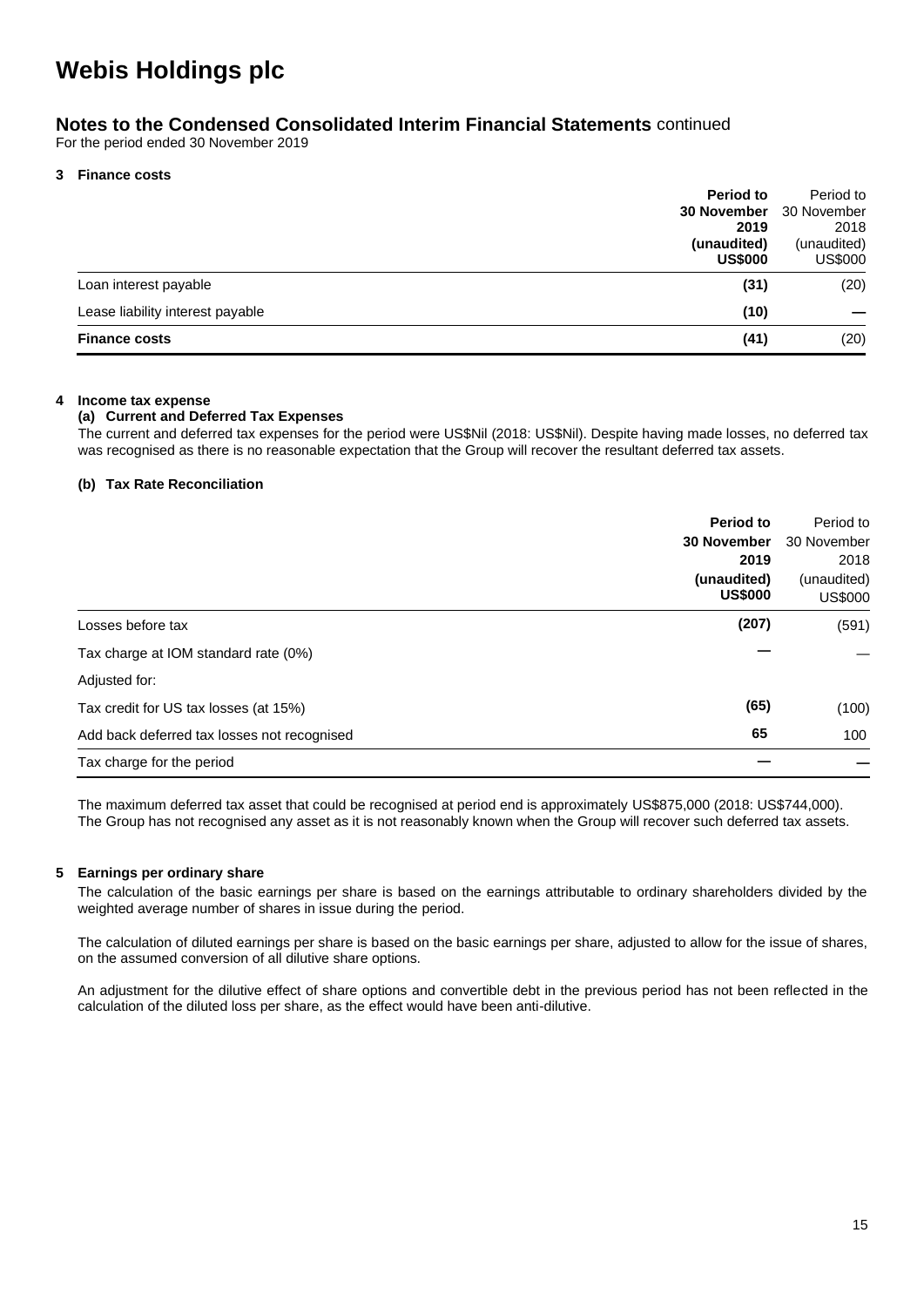### **Notes to the Condensed Consolidated Interim Financial Statements** continued

For the period ended 30 November 2019

#### **5 Earnings per ordinary share** continued

| <b>Period to</b><br><b>30 November</b><br>2019<br>(unaudited)<br><b>US\$000</b> | Period to<br>30 November<br>2018<br>(unaudited)<br><b>US\$000</b> |
|---------------------------------------------------------------------------------|-------------------------------------------------------------------|
| Loss for the period<br>(207)                                                    | (591)                                                             |
| No.                                                                             | No.                                                               |
| Weighted average number of ordinary shares in issue<br>393,338,310              | 393,338,310                                                       |
| Dilutive element of share options if exercised<br>14,000,000                    | 14,000,000                                                        |
| 407,338,310<br>Diluted number of ordinary shares                                | 407,338,310                                                       |
| (0.05)<br>Basic earnings per share (cents)                                      | (0.15)                                                            |
| Diluted earnings per share (cents)<br>(0.05)                                    | (0.15)                                                            |

The earnings applied are the same for both basic and diluted earnings calculations per share as there are no dilutive effects to be applied.

#### **6 Intangible assets**

Intangible assets include goodwill which relates to the acquisition of the pari-mutuel business which is both a cash generating unit and a reportable segment, including goodwill arising on the acquisition in 2010 of WatchandWager.com LLC, a US registered entity licenced for pari-mutuel wagering in North Dakota.

The Group tests intangible assets annually for impairment, or more frequently if there are indicators that the intangible assets may be impaired. The goodwill balance was fully impaired in the financial year ended 31 May 2015.

#### **7 Cash and cash equivalents**

|                                                     | <b>30 November</b><br>2019<br>(unaudited)<br><b>US\$000</b> | 31 May<br>2019<br>(audited)<br><b>US\$000</b> |
|-----------------------------------------------------|-------------------------------------------------------------|-----------------------------------------------|
|                                                     |                                                             |                                               |
| Cash and cash equivalents – company and other funds | 1,516                                                       | 1,363                                         |
| Cash and cash equivalents – protected player funds  | 1.242                                                       | 1,231                                         |
| Total cash and cash equivalents                     | 2.758                                                       | 2,594                                         |

The Group holds funds for operational requirements and for its non-Isle of Man customers, shown as 'company and other funds' and on behalf of its Isle of Man regulated customers, shown as 'protected player funds'.

Protected player funds are held in fully protected client accounts within an Isle of Man regulated bank.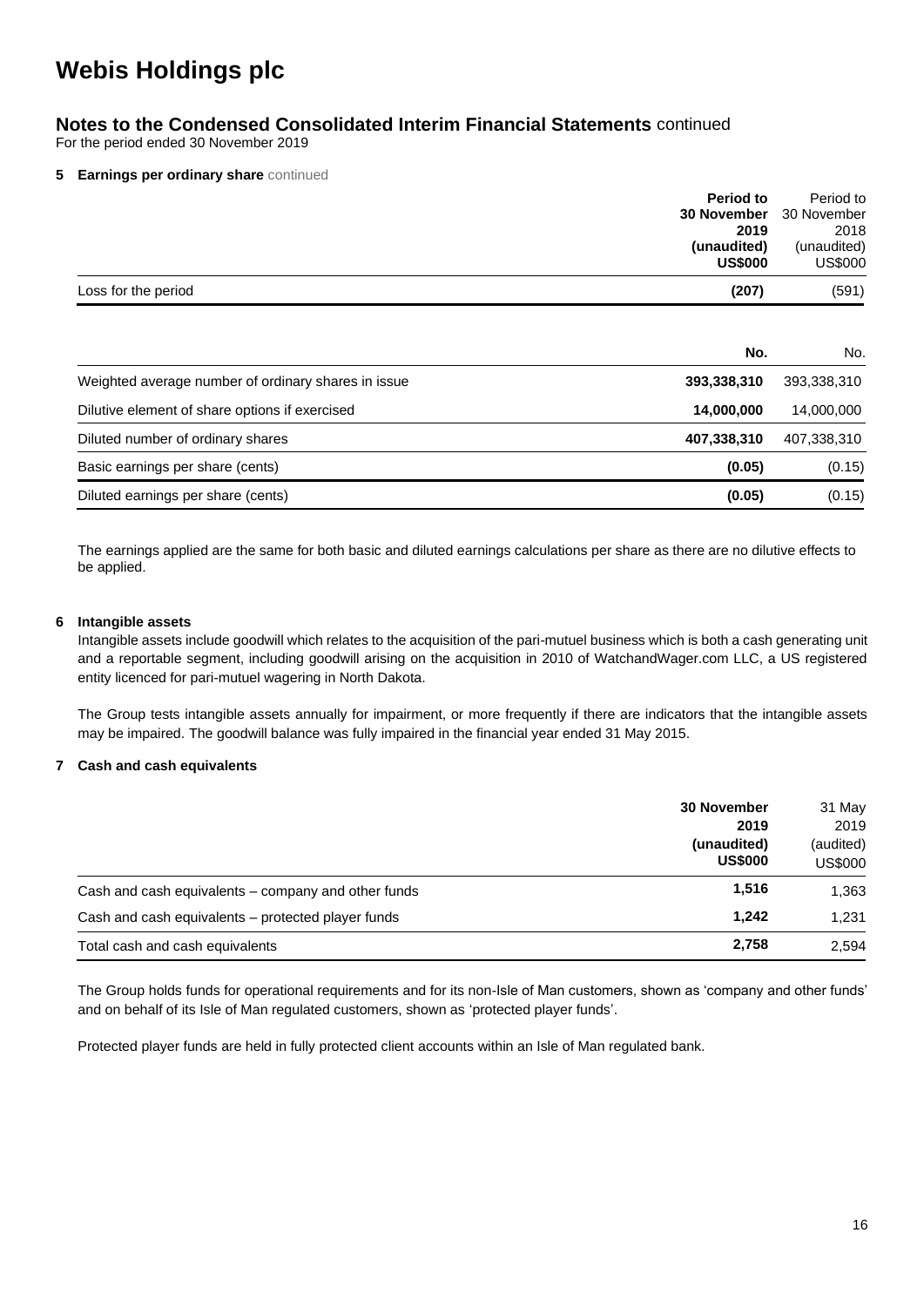### **Notes to the Condensed Consolidated Interim Financial Statements** continued

For the period ended 30 November 2019

#### **8 Loans**

|                     | 30 November    | 31 May         |
|---------------------|----------------|----------------|
|                     | 2019           | 2019           |
|                     | (unaudited)    | (audited)      |
|                     | <b>US\$000</b> | <b>US\$000</b> |
| Loan - Galloway Ltd | 850            | 850            |
|                     | 850            | 850            |

A loan of US\$500,000 was received from Galloway Ltd in February 2017, to provide financing for cash-backed bonding agreements. The loan is for a term of five years, attracts fixed interest at 7.75% per annum and is secured over the unencumbered assets of the company (see note 9). The loan was issued at a market rate with no issue costs and the interest is settled on a quarterly basis. At period end there are two month's outstanding interest of US\$6,476 (2018: US\$6,476), which is recorded in other payables.

A further loan of US\$350,000 was received from Galloway Ltd in May 2019, to provide additional financing for cash-backed bonding agreements. The loan is for a term of five years, attracts fixed interest at 7.00% per annum and is secured over the unencumbered assets of the company (see note 9). The loan was issued at a market rate with no issue costs and the interest is settled on a quarterly basis. At period end there is one month's outstanding interest of US\$2,014 (2018: US\$Nil), which is recorded in other payables.

#### **9 Related party transactions**

#### **Identity of related parties**

The Group has a related party relationship with its subsidiaries, and with its directors and executive officers and with Burnbrae Ltd (common directors and significant shareholder).

#### **Transactions with and between subsidiaries**

Transactions with and between the subsidiaries in the Group which have been eliminated on consolidation are considered to be related party transactions.

#### **Transactions with entities with significant influence over the Group**

Rental and service charges of US\$5,205 (2018: US\$25,714) and directors' fees of US\$22,586 (2018: US\$23,562) were charged in the period by Burnbrae Ltd of which Denham Eke and Nigel Caine are common directors. The Group also had a loan of US\$850,000 (2018: US\$500,000) from Galloway Ltd, a company related to Burnbrae Limited by common ownership and Directors (see note 8).

#### **Transactions with other related parties**

There were no transactions with other related parties during the period.

#### **10 Events after the Balance Sheet Date**

As previously announced on 4 December 2019, the company signed an extension of the lease for the Cal Expo racetrack facility, located in Sacramento, California, through to 1 May 2025. This modified the terms of the lease and resulted in an uplift of US\$211,245 to both the right of use asset and lease liability at the period end (see note 1.4).

#### **11 Approval of interim statements**

The interim statements were approved by the Board on 25 February 2020. The interim report is expected to be available for shareholders on 26 February 2020 and will be available from that date on the Group's website www.webisholdingsplc.com.

The Group's nominated adviser and broker is Beaumont Cornish Limited, 10th Floor, 30 Crown Place, London EC2A 4EB.